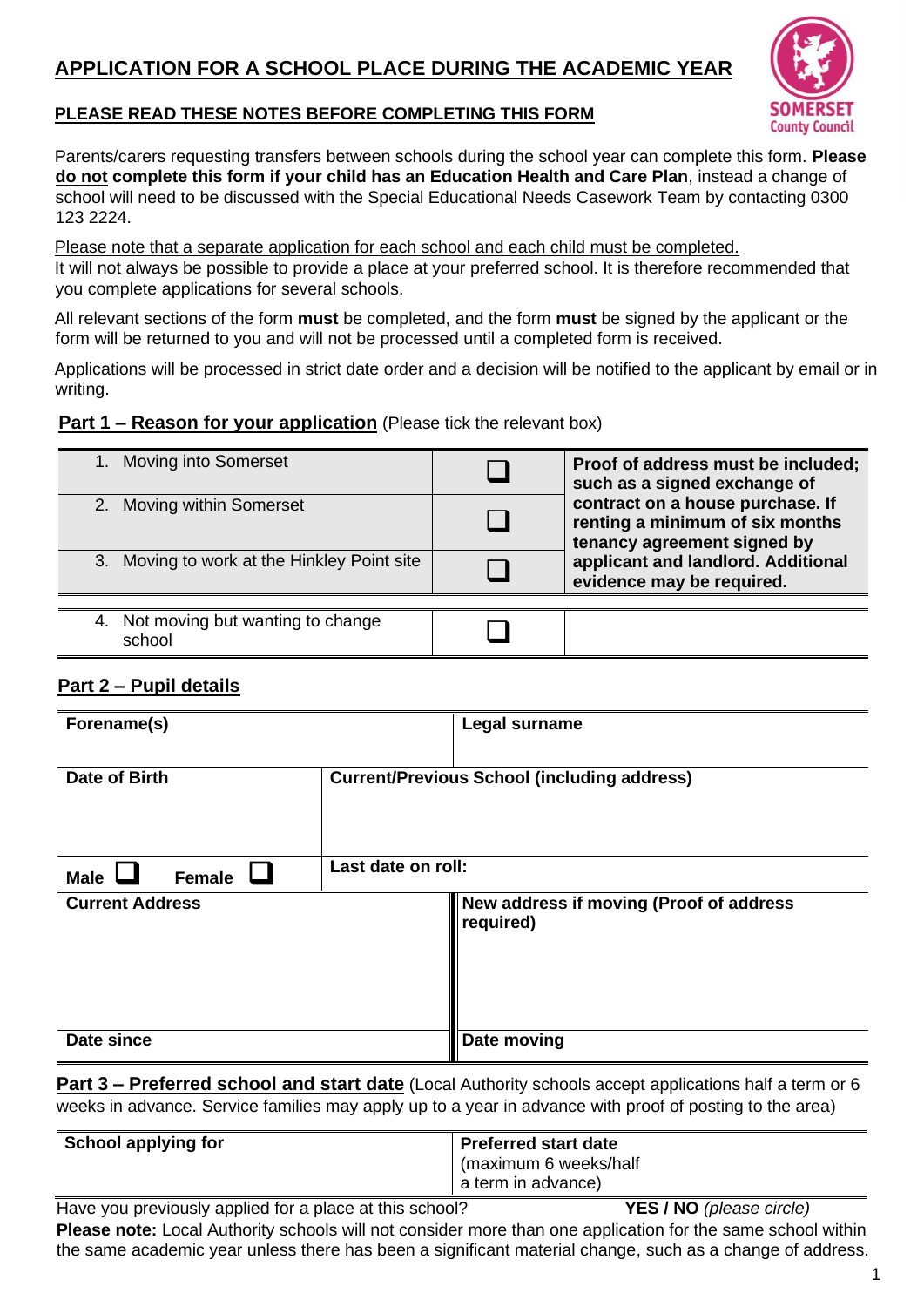## **Part 4 - Applicant details**

| Do you hold legal Parental Responsibility                       |                                                                                       | <b>Relationship to child</b>                                                                                 |            |                 |
|-----------------------------------------------------------------|---------------------------------------------------------------------------------------|--------------------------------------------------------------------------------------------------------------|------------|-----------------|
| for this child                                                  | <b>Yes</b><br><b>No</b>                                                               |                                                                                                              |            |                 |
| <b>Title</b>                                                    | Other (please state)                                                                  | <b>Full name</b>                                                                                             |            |                 |
| Mr/ Ms/ Mrs/ Miss                                               |                                                                                       |                                                                                                              |            |                 |
| Address (if different from child's)                             |                                                                                       | Mobile/daytime telephone number                                                                              |            |                 |
|                                                                 |                                                                                       |                                                                                                              |            |                 |
|                                                                 |                                                                                       | <b>Email address</b>                                                                                         |            |                 |
|                                                                 |                                                                                       |                                                                                                              |            |                 |
|                                                                 |                                                                                       |                                                                                                              |            |                 |
|                                                                 |                                                                                       | <b>Part 5 – Information relating to common oversubscription criteria</b> (Please tick the relevant box)      |            |                 |
|                                                                 |                                                                                       | A 'Child In Care' is a child who is in the care of the Local Authority (LA) or provided with accommodation   |            |                 |
| of the Social Worker involved in the child's care.              |                                                                                       | by that LA. If you are applying on behalf of a 'Child In Care', please circle 'Yes' and obtain the signature |            |                 |
|                                                                 |                                                                                       |                                                                                                              |            |                 |
| If you ticked Yes, which Local Authority                        |                                                                                       | Is this application for a child currently in the care of a Local Authority                                   | Yes I      | <b>No</b>       |
| is responsible for the care of the child                        |                                                                                       |                                                                                                              |            |                 |
| Name of Social Worker                                           |                                                                                       |                                                                                                              |            |                 |
| Telephone number of Social Worker                               |                                                                                       |                                                                                                              |            |                 |
|                                                                 |                                                                                       | Has your child previously been in care and is now formally adopted, subject to a residence/child             |            |                 |
| arrangement order or a special guardianship order               |                                                                                       |                                                                                                              | Yes $\Box$ | $No$ $\Box$     |
|                                                                 |                                                                                       |                                                                                                              |            |                 |
|                                                                 | If you ticked Yes, please provide a copy of the adoption order/letter of confirmation |                                                                                                              |            |                 |
|                                                                 |                                                                                       | If your child has an allocated Social Worker, has the Virtual School been consulted about                    |            |                 |
| a change of school                                              |                                                                                       |                                                                                                              | Yes        |                 |
|                                                                 |                                                                                       | If you ticked No, please send a copy of this application form to thevirtualschool@somerset.gov.uk before     |            |                 |
| submitting this form.                                           |                                                                                       |                                                                                                              |            |                 |
| Does your child have any Special Educational Need or Disability |                                                                                       |                                                                                                              | <b>Yes</b> | No <sub>1</sub> |
| Does your child have an Education Health and Care Plan          |                                                                                       |                                                                                                              | <b>Yes</b> | <b>No</b>       |
|                                                                 |                                                                                       | If your child has an Education Health and Care Plan, the in year admissions process does not apply.          |            |                 |
|                                                                 |                                                                                       | Therefore if you ticked Yes please do not complete anymore of this form and instead speak to the SEN         |            |                 |
| Casework Team by contacting 0300 123 2224.                      |                                                                                       | If your child does not have an Education Health and Care Plan, but you believe there are important           |            |                 |
|                                                                 |                                                                                       | medical or special reasons why a place should be prioritised at the school, please detail this later in the  |            |                 |
| form or by suppling additional documentation                    |                                                                                       |                                                                                                              |            |                 |
| Are you involved with the life and worship of a church          |                                                                                       |                                                                                                              | Yes        | <b>No</b>       |
| appropriate 'Faith' Supplementary Information Form.             |                                                                                       | If you ticked Yes, please provide details of your Priest/Minister/Leader and explain the relationship on the |            |                 |
| Is your child baptised/christened                               |                                                                                       | If you ticked Yes, in which denomination                                                                     |            |                 |
| <b>No</b><br><b>Yes</b>                                         |                                                                                       |                                                                                                              |            |                 |

here to confirm this has been included with the application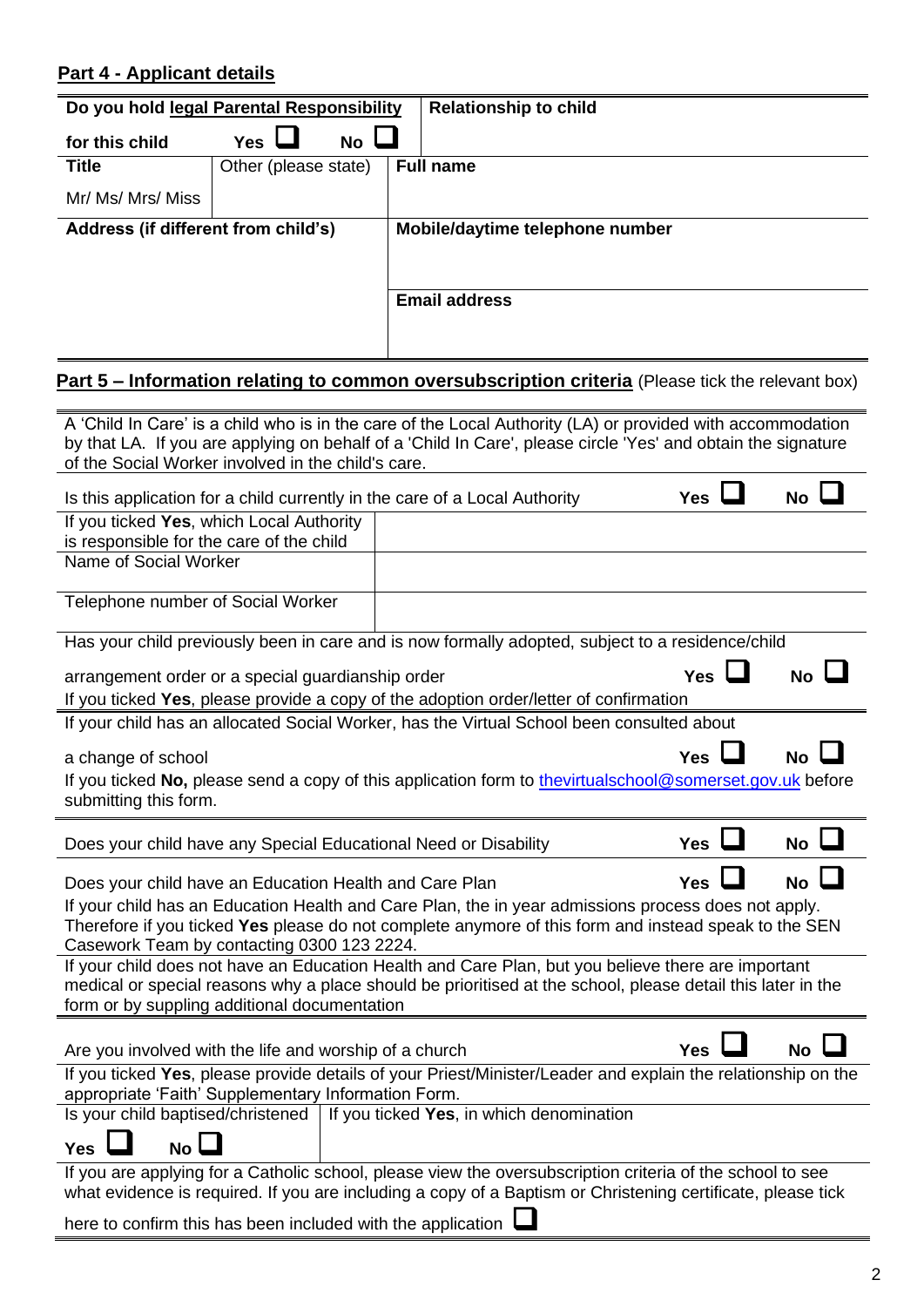|                  | Are either parents/carers members of staff at the school being applied for                            |             | Yes           | No l |
|------------------|-------------------------------------------------------------------------------------------------------|-------------|---------------|------|
|                  |                                                                                                       |             |               |      |
|                  | Will there be any siblings on roll at the school you are applying for at the time the school place is |             |               |      |
|                  | <b>required</b> (The sibling(s) must be resident at the same address)                                 |             | <b>Yes</b>    | No   |
| <b>Full name</b> |                                                                                                       | <b>Male</b> | <b>Female</b> |      |
| Date of Birth    | <b>School allocated/attending</b>                                                                     |             |               |      |
| <b>Full name</b> |                                                                                                       | <b>Male</b> | <b>Female</b> |      |
| Date of Birth    | <b>School allocated/attending</b>                                                                     |             |               |      |

## **Fair Access Criteria**

Please tick all boxes that apply to your application/child.

(Please note that ticking any of the boxes below does not guarantee a place at your preferred school. It will enable the Somerset Fair Access Protocol to be invoked should you be unable to secure a school place under the normal in year admission process)

| A | Children either subject to a Child in Need Plan or a Child Protection Plan or having had a<br>Child in Need Plan or a Child Protection Plan within 12 months at the point of being referred<br>to the Protocol                                               |  |
|---|--------------------------------------------------------------------------------------------------------------------------------------------------------------------------------------------------------------------------------------------------------------|--|
| B | Children living in a refuge or in other relevant accommodation at the point of being referred<br>to the Protocol                                                                                                                                             |  |
| C | Children from the criminal justice system                                                                                                                                                                                                                    |  |
| D | Children in alternative provision who need to be reintegrated into mainstream education or<br>who have been permanently excluded but are deemed suitable for mainstream education                                                                            |  |
| E | Children with special educational needs, disabilities or medical conditions (but without an<br>Education, Health and Care plan)                                                                                                                              |  |
| F | Children who are carers                                                                                                                                                                                                                                      |  |
| G | Children who are homeless                                                                                                                                                                                                                                    |  |
| H | Children in formal kinship care arrangements (as evidenced by either a child arrangements<br>order not relating to either birth parent or a special guardianship order)                                                                                      |  |
|   | Children of, or who are, Gypsies, Roma, Travellers, refugees and asylum seekers                                                                                                                                                                              |  |
| J | Children who have been refused a school place on the grounds of their challenging<br>behaviour and referred to the Protocol                                                                                                                                  |  |
| K | Children for whom a place has not been sought due to exceptional circumstances                                                                                                                                                                               |  |
| L | Children who have been out of education for four or more weeks where it can be<br>demonstrated that there are no places available at any school within a reasonable distance<br>of their home. (Not including children registered as Elective Home Educated) |  |
| M | Previously looked after children for whom the local authority has been unable to promptly<br>secure a school place                                                                                                                                           |  |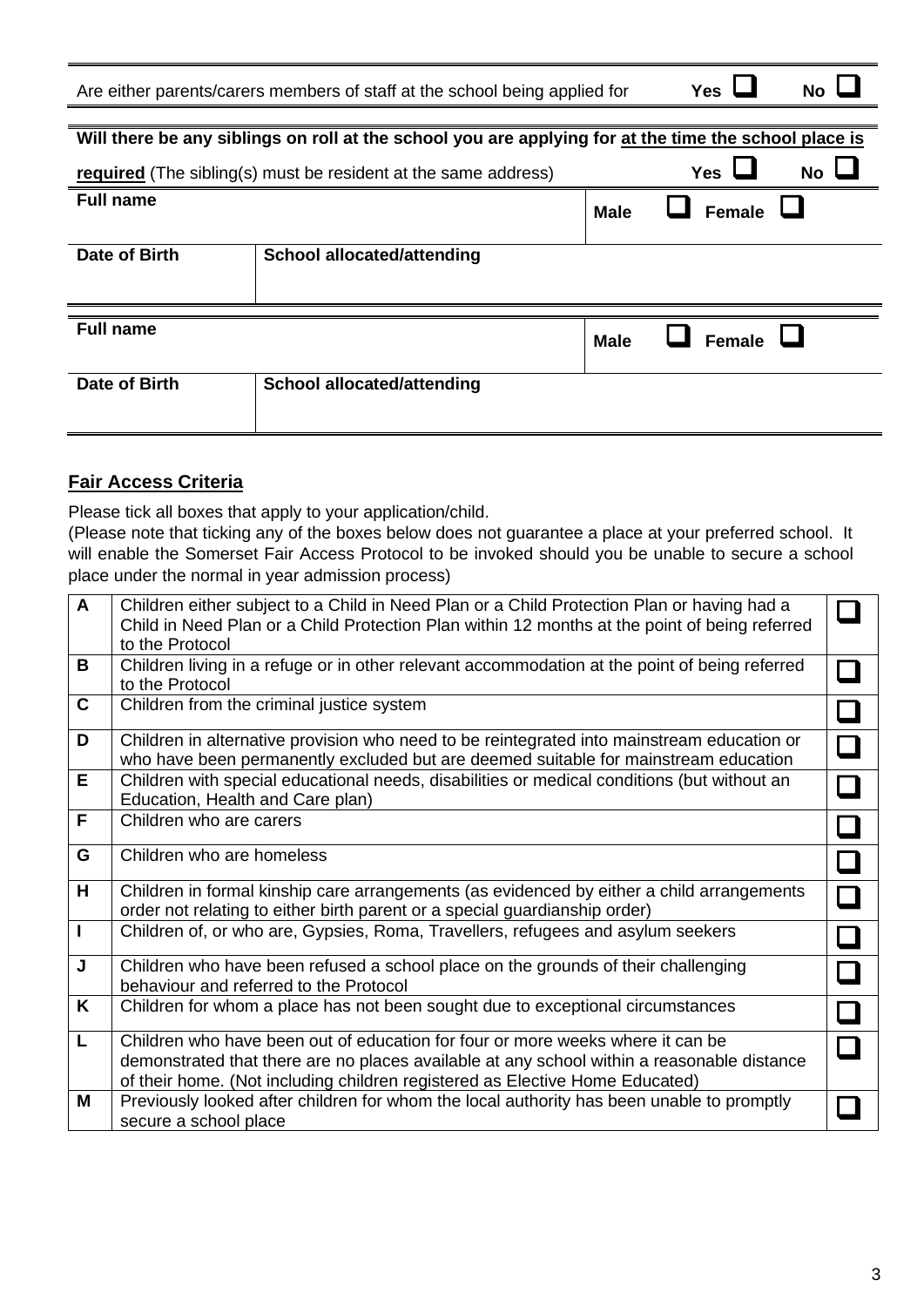## **Part 6 - Declaration**

I understand that applications must be made by the child's **legal parent/carer** and that by signing the declaration below I will be confirming my understanding of the information provided on this application form and that the information I have provided is correct. **I accept that the Admission Authority reserves the right to withdraw school places which have been obtained by providing incorrect or misleading information.**

I understand that it is the parent's responsibility to ensure that the Admission Authority receives the completed application form safely. I note that if posting my application it is recommended to send this by Special Delivery post, or obtain a proof of posting certificate, or a receipt from a County Hall Reception desk if my application is hand delivered.

I accept that where parents equally share parental responsibility and two applications are submitted for the same child, the Admission Authority will require the parents to agree which application is to be considered and which should be withdrawn. If parents cannot agree and there is no court order to determine majority responsibility, the preferences indicated by the parent who receives child benefit for the child concerned will be awarded a higher priority than those from the other parent.

I accept that the child's home address must be the place where the child permanently resides for the majority of the time. This would normally be at the same address as the person who has Parental Responsibility for the child and is their main carer. Where the child spends equal amounts of time with both carers, the Admissions Authority will consider the place of residence of the parent/carer who receives Child Benefit to be the child's home. Evidence of parental responsibility will be required should there be any doubt and the Admissions Authority may undertake thorough residency checks and reserves the right to request independent confirmation of the child's address.

#### **This form must be signed and dated for it to be processed, if it is not then it will be returned.**

| <b>Signature of parent/carer</b> | <b>Date</b> |
|----------------------------------|-------------|
|                                  |             |

#### **Part 7 – Submitting your application form**

When you are satisfied that you have provided all the relevant information on your application form including proof of address and any necessary Supplementary Information Form(s), please ensure that you have signed the declaration above in Part 6 and then submit your completed application. Visit Somerset County Council website for information about where to send your application.

**Notification regarding the processing of any personal data supplied in this form Data Controller:** Somerset County Council (SCC)

**DPO contact:** informationgovernance@somerset.gov.uk

**Purpose for processing:** The information that you give on this form will be used by the Council for the purpose of processing your application for a school place for your child.

**Legal basis for processing:** For parts 1 to 7: **By law:** The School Admissions Code 2014 which is statutory guidance for Local Authorities states that Local Authorities must provide a common application form that enables parents to express their preference for a place at any state funded school and Schedule 5 of the Deed of Development Consent. Obligations relating to Hinkley Point C, Somerset. **Legitimate Interests:** For the prevention and detection of crime (Fraud Act 2006) and to help improve services. For part 8: Consent: we will only share your information with preferred schools if you indicate this, and you can withdraw your consent at any time.

**Data Sharing:** the personal data provided will be shared with early years settings, health authorities, schools, academies and free schools and may also be shared with other SCC service providers, the Department for Education, Somerset County Councils software supplier and School Appeal Panels. If you are applying for a school outside of Somerset it may be shared with other Local Authorities and schools and academies in their area. Data may be shared by schools with a private admissions provider. If you indicate you are moving to work at the Hinkley Point site; statistics will be shared with EDF Energy but no personal data will be shared. SCC will not disclose this information to any unauthorised person or body.

**Transfers abroad:** this data is held within the EU and is accessible by the approved application provider. **Data Retention:** The personal data supplied on this form will be retained for as long as is necessary to meet our statutory requirements and legitimate interests and it will be disposed of in a manner appropriate to its sensitivity. Your Rights: You have the right to ask Somerset County Council for a copy of your data, the right to rectify or erase your personal data, and the right to object to processing. However these rights are only applicable if the Council has no other legal obligation concerning that data. You also have the right to complain to the regulator, https://ico.org.uk/

**Consequences:** For parts 1 to 7: If you do not supply this information to us, we will not be able to process your application for a school place for your child.

For more information see [www.somerset.gov.uk/privacy](http://www.somerset.gov.uk/privacy)

This form can be made available in Braille or large type upon request.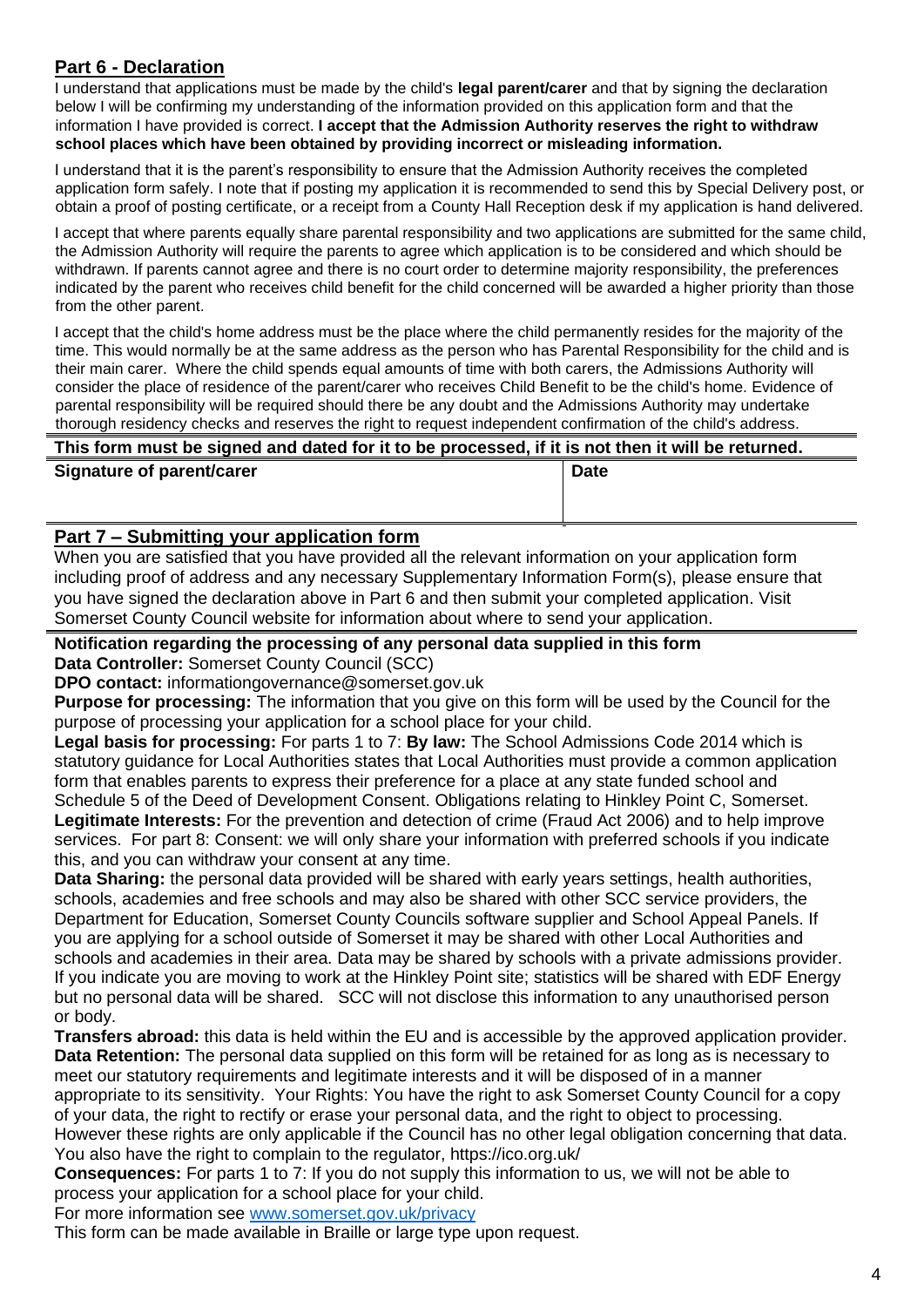#### **IMPORTANT INFORMATION**

Moving school for whatever reason is a very important decision. It is a decision which can have significant negative effects and disruption, not only academically for example where research has shown that English and Maths results for pupils within Key Stage 2 can drop by around 12% with just one in year move, but also with their mental health. Leaving a school midway through a term or year can disrupt friendships as well as relationships with school staff and the wider community. Children who change schools may struggle with the transition process and find it hard to settle in or feel that they belong in a new school environment. Multiple moves can be particularly challenging, but even single moves, especially when associated with other factors, such as changes within a family like divorce, poor parental mental health etc, can affect a child's sense of belonging to a school as well as their confidence, self-esteem and attainment.

It is therefore suggested that a change of school is considered extremely carefully, and that all other options are explored before making the decision to apply for other schools.

The Local Authority would strongly advise you to:

- $\nabla$  Discuss a potential move with your child's current school before taking the decision to apply for your child to attend another school.
- $\nabla$  Visit or speak with all preferred schools before making applications.
- $\nabla$  If you are moving to the area, consider applying for more than one school at a time to speed up the possibility of securing a school place.
- $\nabla$  Submit an application form even if a school states they are full. All Local Authority schools have waiting lists and submitting an application for one of these schools will ensure your child is added to the waiting list for the school for the remainder of that academic year. Priority on the waiting list is determined by the schools oversubscription criteria.

The information requested in parts 8 and 9 is used solely for the purpose of identifying whether your child meets the criteria for consideration under the Somerset Fair Access Protocol and to assist the new school with planning for your child's admission. If the information does not allow for the application to be considered under the Fair Access Protocol then the information will not be used to determine whether or not to offer your child a place.

**Your application will be neither advantaged nor disadvantaged by completing these parts. There is no statutory requirement to complete parts 8 and 9 however we would encourage you to consider sharing information about your child in an attempt to ensure a successful transition.**

Part 8 is to be completed by parent/carer and part 9 to be completed by current or previous school wherever possible.

By signing I understand that any information provided in parts 8 and 9 will be shared with the school(s) for which I have submitted an application

| Signature of parent/carer                                                     | <b>Date</b> |                         |
|-------------------------------------------------------------------------------|-------------|-------------------------|
|                                                                               |             |                         |
|                                                                               |             |                         |
| I give consent to the Admission Authority to obtain, on my behalf, the        |             | Tick to confirm consent |
| information contained in part 9, along with any other relevant information to |             |                         |
| establish if my application meets Somerset Fair Access Protocol               |             |                         |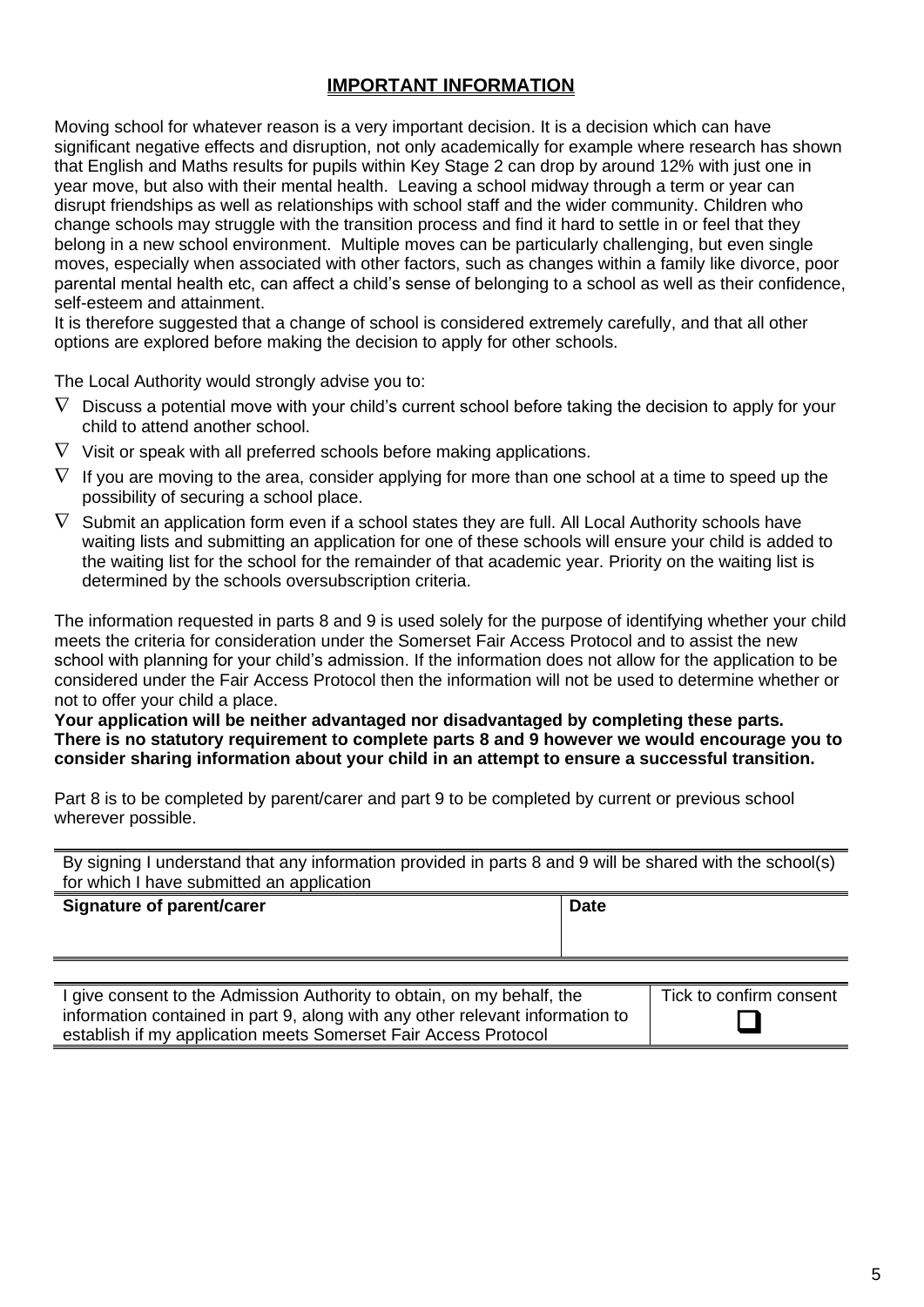# **Part 8 – Additional Information**

The information you supply will not be used when determining the outcome of your application. This information will be used for the purpose of assisting a new school when planning your child's admission or for identification under the Somerset Fair Access Protocol.

| <b>Reason for leaving</b>                                                                            |                     |                                                                 |                                                                 |
|------------------------------------------------------------------------------------------------------|---------------------|-----------------------------------------------------------------|-----------------------------------------------------------------|
| Permanently excluded                                                                                 | Fixed term excluded |                                                                 | Other (please provide details)                                  |
| Why do you want your child to change school (Please continue on a separate sheet if needed)          |                     |                                                                 |                                                                 |
|                                                                                                      |                     |                                                                 |                                                                 |
|                                                                                                      |                     |                                                                 |                                                                 |
|                                                                                                      |                     |                                                                 |                                                                 |
|                                                                                                      |                     |                                                                 |                                                                 |
|                                                                                                      |                     |                                                                 |                                                                 |
|                                                                                                      |                     |                                                                 |                                                                 |
|                                                                                                      |                     |                                                                 |                                                                 |
|                                                                                                      |                     |                                                                 |                                                                 |
|                                                                                                      |                     |                                                                 |                                                                 |
|                                                                                                      |                     |                                                                 |                                                                 |
| Have you discussed the reasons for applying with your child's current school                         |                     |                                                                 | <b>No</b><br>Yes                                                |
| Who have you spoken with at your child's current school                                              |                     |                                                                 | Date of meetings                                                |
|                                                                                                      |                     |                                                                 |                                                                 |
| Have any of the services below supported your child in the last 3 years (Please tick all that apply) |                     |                                                                 |                                                                 |
| Parent Family Support Advisor (PFSA)                                                                 |                     |                                                                 | Access Casework/Liaison Officer                                 |
| Medical Tuition Services                                                                             |                     | <b>Educational Psychologist</b>                                 |                                                                 |
| <b>Behaviour Support Worker</b>                                                                      |                     |                                                                 | Sensory, Physical and Occupational Therapy Service              |
| <b>Elective Home Education Services</b>                                                              |                     |                                                                 | <b>Traveller Education Service</b>                              |
| <b>Autism Service</b>                                                                                |                     |                                                                 | Speech, Language and Communication Services                     |
| <b>Family Intervention Service</b>                                                                   |                     |                                                                 | <b>Education Safeguarding/Attendance Service</b>                |
| <b>Children's Social Care</b>                                                                        |                     |                                                                 | Child and Adolescent Mental Health Service                      |
| Other (Please specify)                                                                               |                     |                                                                 |                                                                 |
|                                                                                                      |                     |                                                                 |                                                                 |
| Is your child regularly attending school<br><b>Yes</b><br><b>No</b>                                  | <b>No</b>           |                                                                 | If you ticked No, is an Education Safeguarding Officer involved |
|                                                                                                      | Yes                 | Please explain why your child is not regularly attending school |                                                                 |